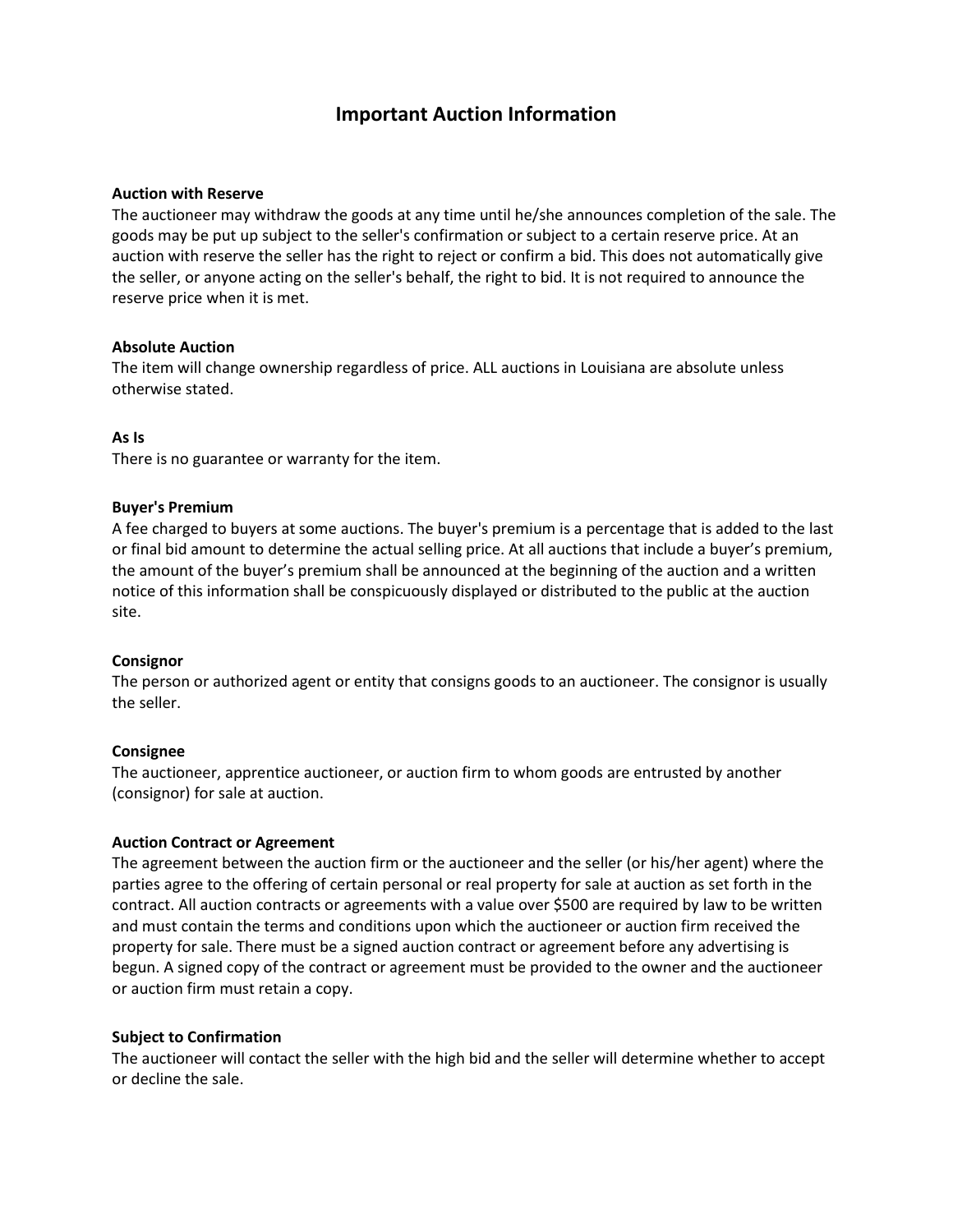### **Additional Info:**

Licensees may not bid on their own behalf but may bid on behalf of the consignor to protect the consignor.

Once the hammer falls, the sale is final.

# **Cut Flowers**

To auction cut flowers, please contact the Louisiana Department of Agriculture and Forestry. [www.ldaf.louisiana.gov](http://www.ldaf.louisiana.gov/)

# **East Baton Rouge Parish Auctions**

To hold an auction in East Baton Rouge parish, you must apply for an auction license directly from them in addition to your LA Auctioneer's license. Contact the Department of Finance, Revenue Division at 225- 389-3084.

# **Firearms**

To auction firearms (regardless of the number sold), please contact the Bureau of Alcohol, Tobacco, Firearms and Explosives.<https://www.atf.gov/new-orleans-field-division>

### **Internet Auctions**

Effective January 1, 2021, Act 327 of the 2020 Regular Legislative Session will require **ALL** online auctions to be properly licensed by this Board if the auction or item being sold at auction is located in Louisiana.

Auction means the sale by competitive bid by means of a verbal exchange, regular mail, telecommunications, or the internet of any property which sale consists of a series of invitations for offers to purchase property made by the auctioneer and or offers to purchase made by members of the audience culminating in the acceptance by the auctioneer of the highest or most favorable bid.

Auction includes but is not limited to all the following:(all require proper licensing)

- Live auctions
- Online auctions
- Real-time auctions
- Extended auctions
- Any similar events as may be devised with the development of technology
- Any combination of the above items

### **Livestock Auctions**

To auction livestock, please contact the Louisiana Livestock Sanitary Board at 225-925-3980. [www.ldaf.louisiana.gov](http://www.ldaf.louisiana.gov/)

# **Manufactured Home Sales**

If you sell manufactured homes at auction that have a HUD sticker (regardless of the number sold), you must be licensed by the LA Manufactured Housing Commission [http://sfm.dps.louisiana.gov/mh\\_contact.htm](http://sfm.dps.louisiana.gov/mh_contact.htm)

Further, Louisiana Administrative Code- Title 55 – Public Safety states: <http://lpg.dps.louisiana.gov/rules.html>